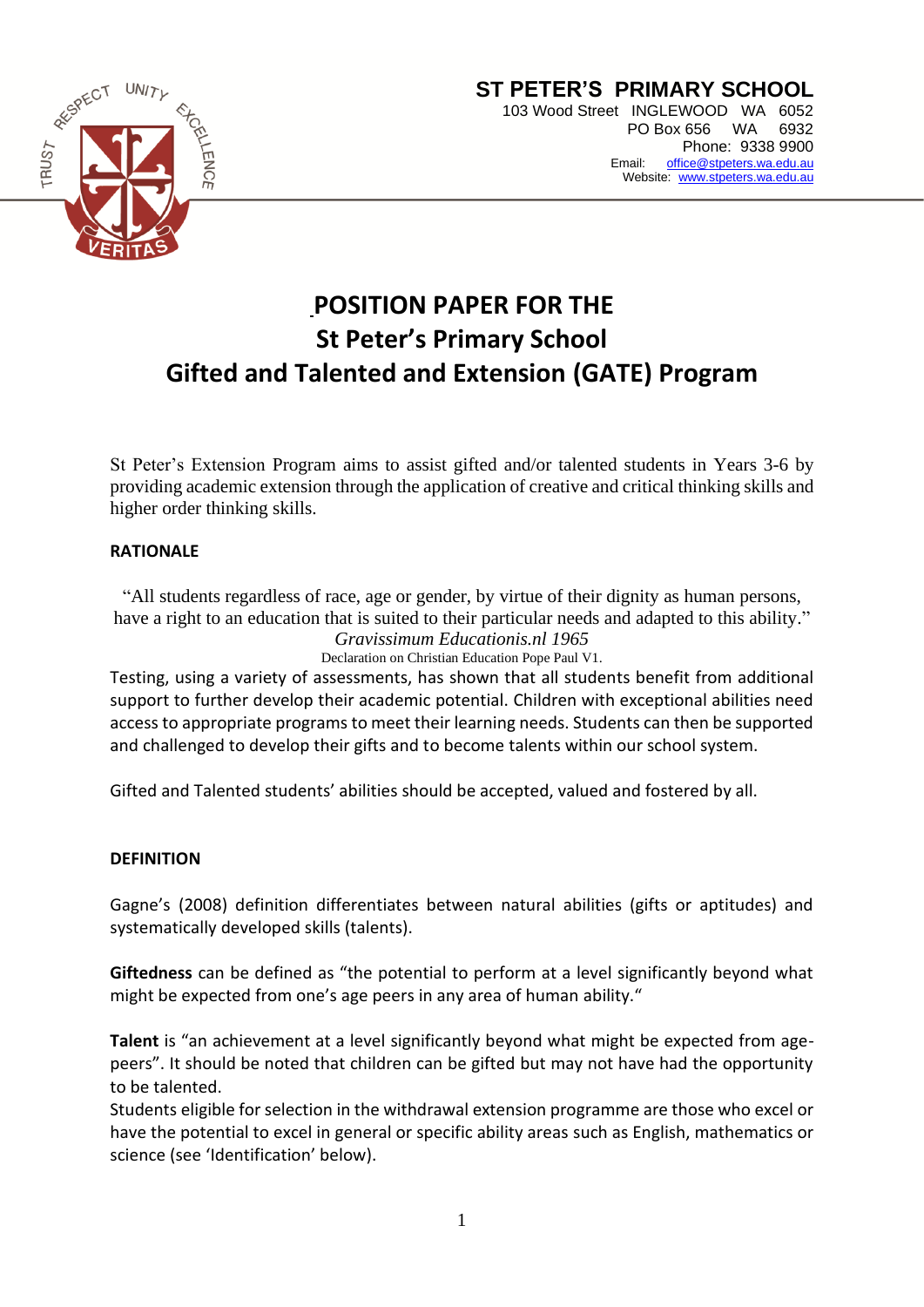Students may, or may not, be deeply motivated, highly able or show their abilities in a variety of ways that may not be readily apparent without the use of diagnostic testing.

Prof. Françoys Gagne (2012) notes that talent development is formally defined as the systematic pursuit by students, over a significant period of time, of a structured program of activities leading to a specific excellence goal, in short, attaining talent (competency) in a field. The Developmental Model of Giftedness and Talent shows factors that allow this to occur.



Gagné, F. (2009). Building gifts into talents: Detailed overview of the DMGT 2.0. In B. MacFarlane, & T. Stambaugh, (Eds.), Leading change in gifted education: The festschrift of Dr. Joyce VanTassel-Baska. Waco, TX: Prufrock Press.

## **Extension Program at St Peter's Catholic Primary**

St Peter's Extension Program will endeavour to provide units or work that allow for the development and understanding of how gifts grow into talents.

Students eligible for selection into the Extension Program are those who excel or have the potential to excel in general academic or specific ability areas such as English, mathematics or science (see 'Identification' below). Extension will assist in the journey from 'Gifted' (natural abilities) to 'Talented' (competencies) by providing the appropriate environmental catalyst, developmental process and assistance with intrapersonal development.

Students may, or may not, be deeply motivated, highly able or show their abilities in a variety of ways that may not be readily apparent without the use of diagnostic testing.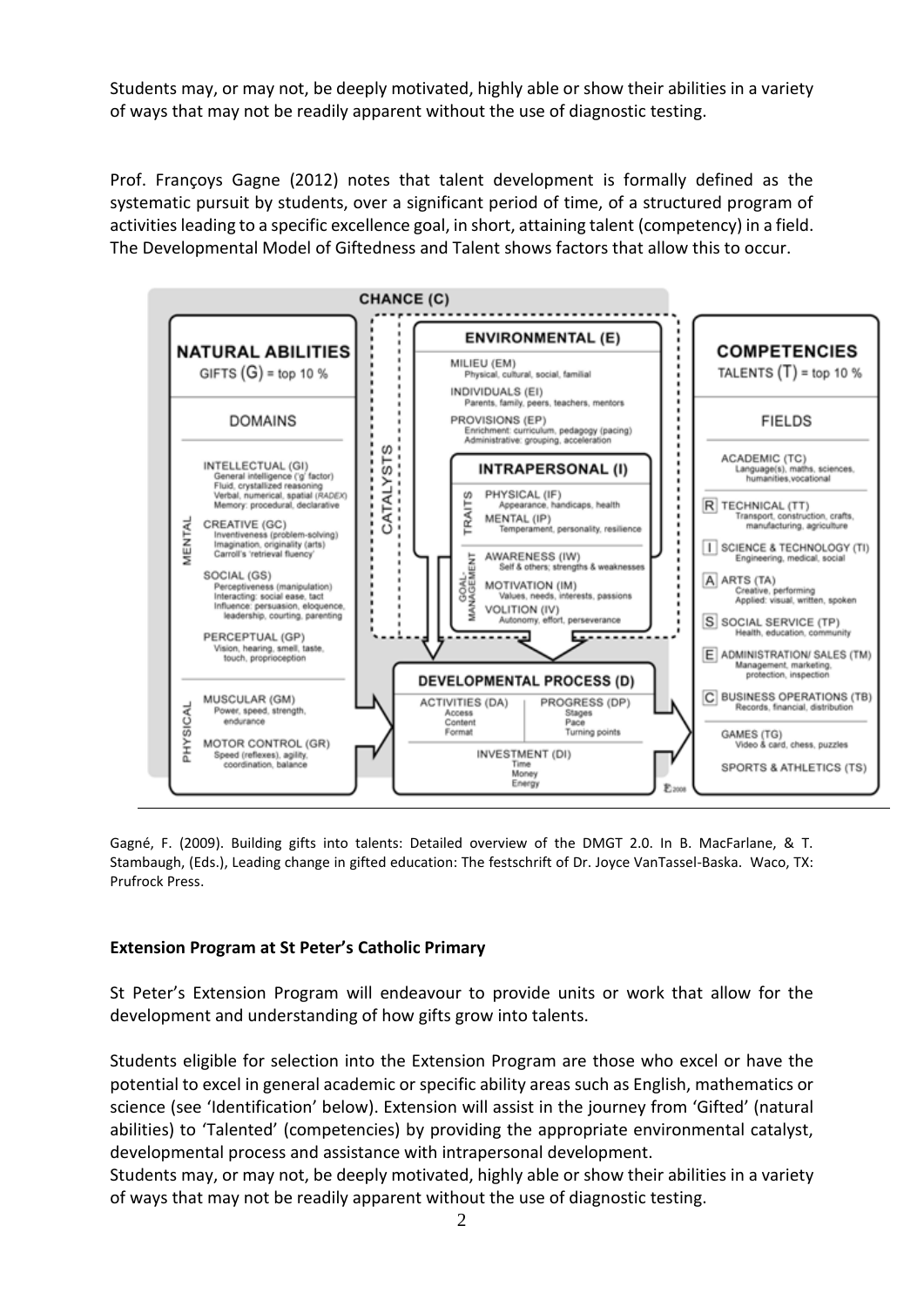Ongoing inclusion in the program is not guaranteed. Rather, it will be dependent on a student's ability to maintain the standard of work in his/her regular classes as well as the Extension Program. Review will occur each term with the Classroom Teacher and the Extension Teacher. The Extension Program is in addition to standard classroom programs, all Extension activities should be undertaken and completed in class time. It should be noted that it is possible that the regular classroom teacher may not have sufficient evidence to allocate a grade on the class they are forfeiting to attend the Extension Program.

## **The Extension Program aims to:**

Provide more positive educational outcomes for gifted students through:

- appropriate identification using diagnostic testing
- provision of well-planned extension (class withdrawal) programs
- provision for early identification
- provision of external opportunities when possible and appropriate
- individual support where appropriate and possible
- inclusion of students in relevant competitions and experiences external to St Peter's Primary School
- ongoing professional development of the Gift and Talented Teacher, all staff and others as appropriate, in the area of gifted education
- network meetings in schools and relevant organisation including Catholic Education WA (CEWA) and other Independent and Department of Education schools.

## **IDENTIFICATION (Years 3 – 6)**

Inclusion in the programme in Years 3-6 will be considered according to:

- diagnostic testing (e.g. AGAT, TOLA and other relevant testing)
- standardised testing such as NAPLAN
- student and parent commitment to learning
- external psychometric testing by a practicing psychologist (i.e. WISC or Stanford Binet)
- teacher support
- Principal approval

## **PROVISION (Years 3 – 6)**

Appropriate provision could include a combination of the following:

- inclusion in a weekly withdrawal extension programme
- inclusion of students in relevant competitions and experiences external to St Peter's Primary School which may include:
	- o Tim Winton Writing Competition
	- o Dorothea Mackellar Poetry Awards
	- o National History Challenge
	- o Science IQ
	- o Science Talent Search
	- o Da Vinci Decathlon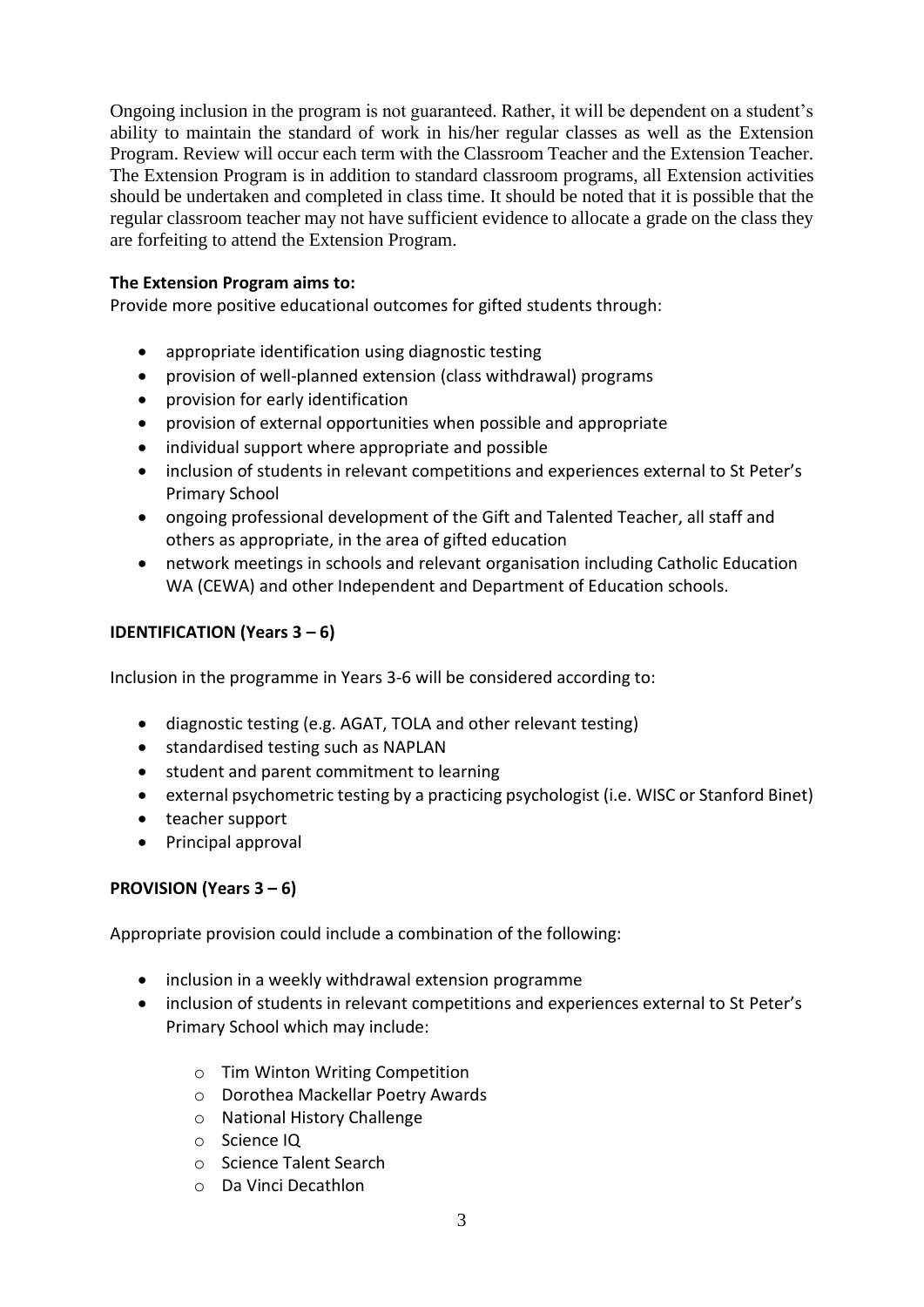- o Chevron Photographic Competition
- o National History Challenge
- o Western Australian Art Gallery Philosothon
- o Cluedunnit (Law Society of WA)

## **EXTENSION PROGRAM FORMAT (Years 3 – 6)**

Identified students in Years 3-6 will be **withdrawn** for up to two periods per week.

The activities undertaken in these classes will involve the further development of a variety of skills including:

- independent working skills
- higher order thinking skills
- research skills
- self-regulation
- problem solving skills
- self confidence
- intrinsic motivation

#### **ASSESSMENT AND EVALUATION (Years 3 – 6)**

Students will be assessed using:

- Key ideas within the Critical and Creative Thinking Skills, a component of the General Capability Section of the Australian Curriculum.
- teacher feedback
- peer-assessment
- self-assessment

#### **ALLOCATED PERIODS OF WITHDRAWAL SESSIONS (years 4-6)**

| Year | Periods Per Week |
|------|------------------|
|      | $1 - 2$          |
|      |                  |
|      |                  |
|      |                  |

#### **CURRICULUM SUPPORT (Years PP-2)**

Students with Psychometric testing using internal or external Psychologists, showing a Gifted IQ (as suggested by Rogers and Vialle) , will be offered support by the GATE Coordinator.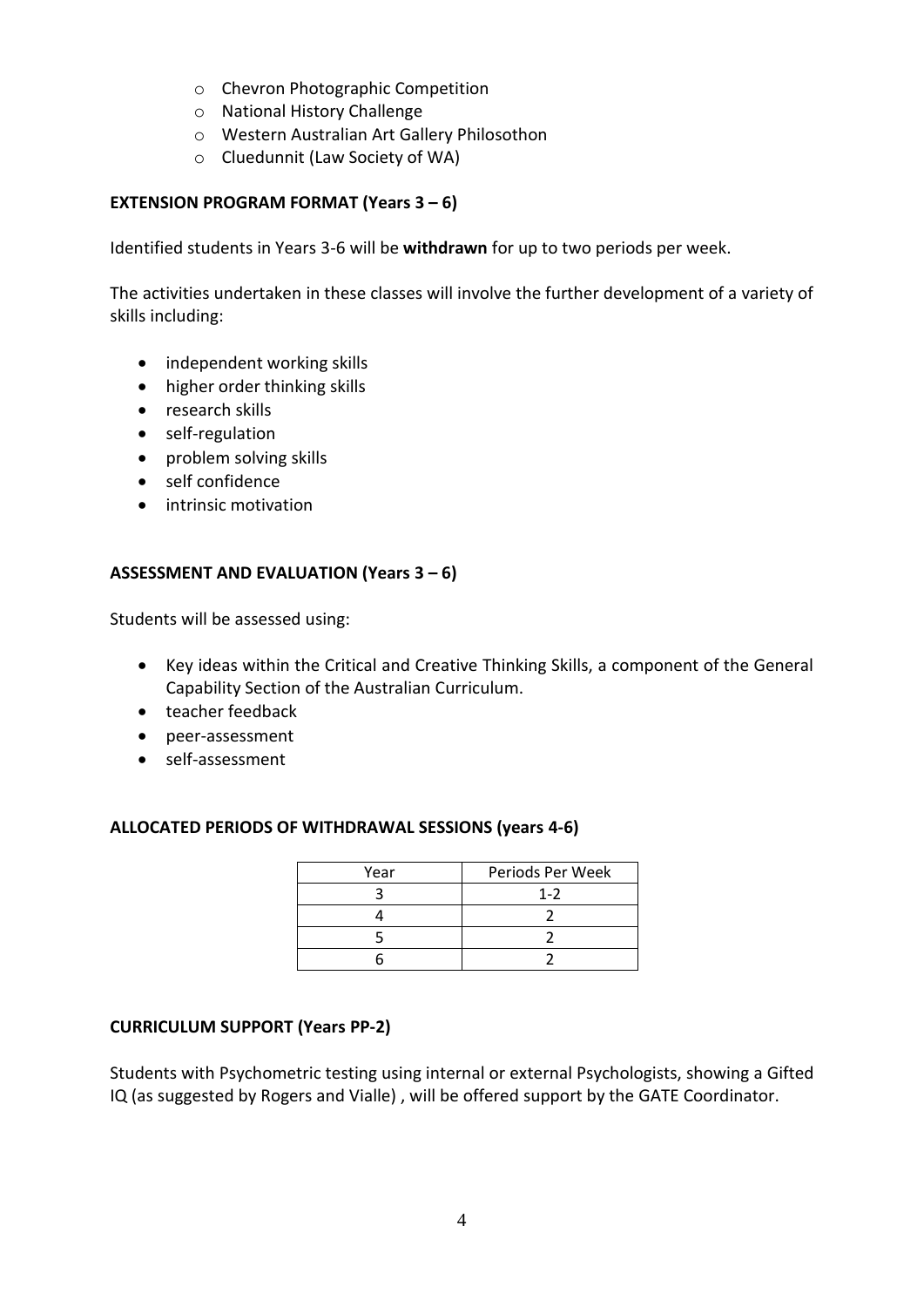## **COMPUTER ACCESS**

The children will have access to the school computer network and the Internet.

## **EXTERNAL ROLE**

The Extension Teacher's external role could include:

- network meetings with other schools and relevant organisations
- working in partnership with schools and organisations to create opportunities for our students
- School Based Curriculum Advisor CEWA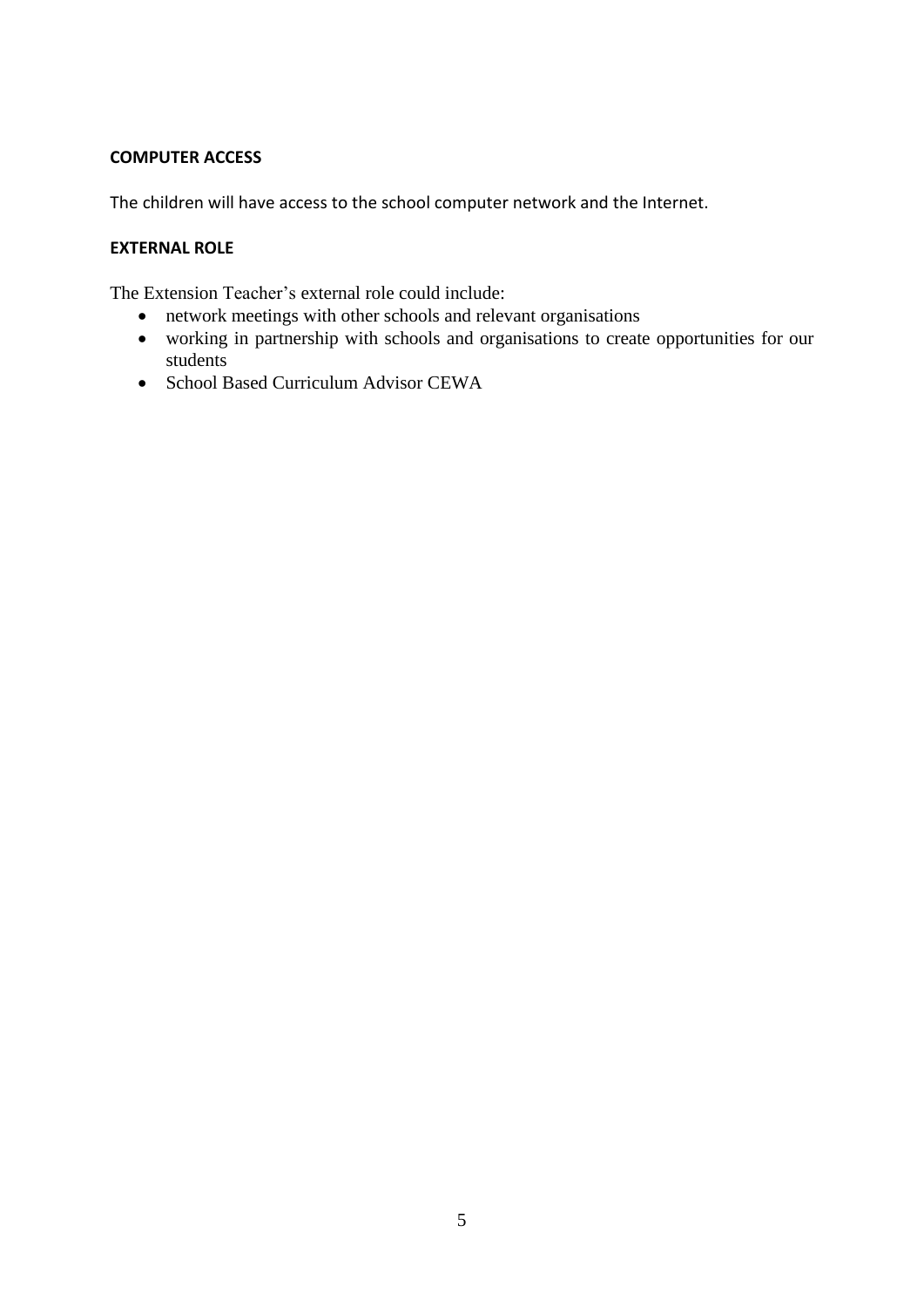#### **ExACT POLICY GLOSSARY**

- **ACER** Australian Council for Educational Research
- **AGAT** ACER General Ability Tests (AGAT). The **ACER General Ability Tests (AGAT)** is a series of tests designed to assist teachers of students aged seven to sixteen years (approximately Year 2 to Year 10) in their assessment of students' general reasoning ability. There are nine AGAT tests that have been developed especially for use in schools. Each of the tests assesses students' reasoning skills in three areas:
	- Verbal
	- Numerical
	- Abstract (visual
- **CEWA** Catholic Education Western Australia
- **MYAT** The Middle Years Ability Test (MYAT) is a test of general ability designed to assist teachers in their assessment of students aged ten to fifteen years. As well as verbal and numerical reasoning items in the tradition of the ACER Intermediate Tests, MYAT includes non-verbal (or abstract) reasoning items, giving a more complete picture of students' general ability.
- **SPM** Raven's Standard Progressive Matrices is designed to assess non-verbal reasoning. It can be completed in the earliest years of schooling through to the age of 90.
- **STEM** Science Technology, Enterprise and Mathematics
- **TOLA** TEST OF LEARNING ABILITY TOLA 4 and 6 This test has been designed to measure broad language and reasoning abilities which correlate with academic success. The TOLA has three components:
	- 1. Verbal comprehension as measured by work knowledge using vocabularysynonym items. (8)
	- 2. Problem solving items of a mathematical kind. (20)
	- 3. Verbal analysis and reasoning as measured by analogies. (5)